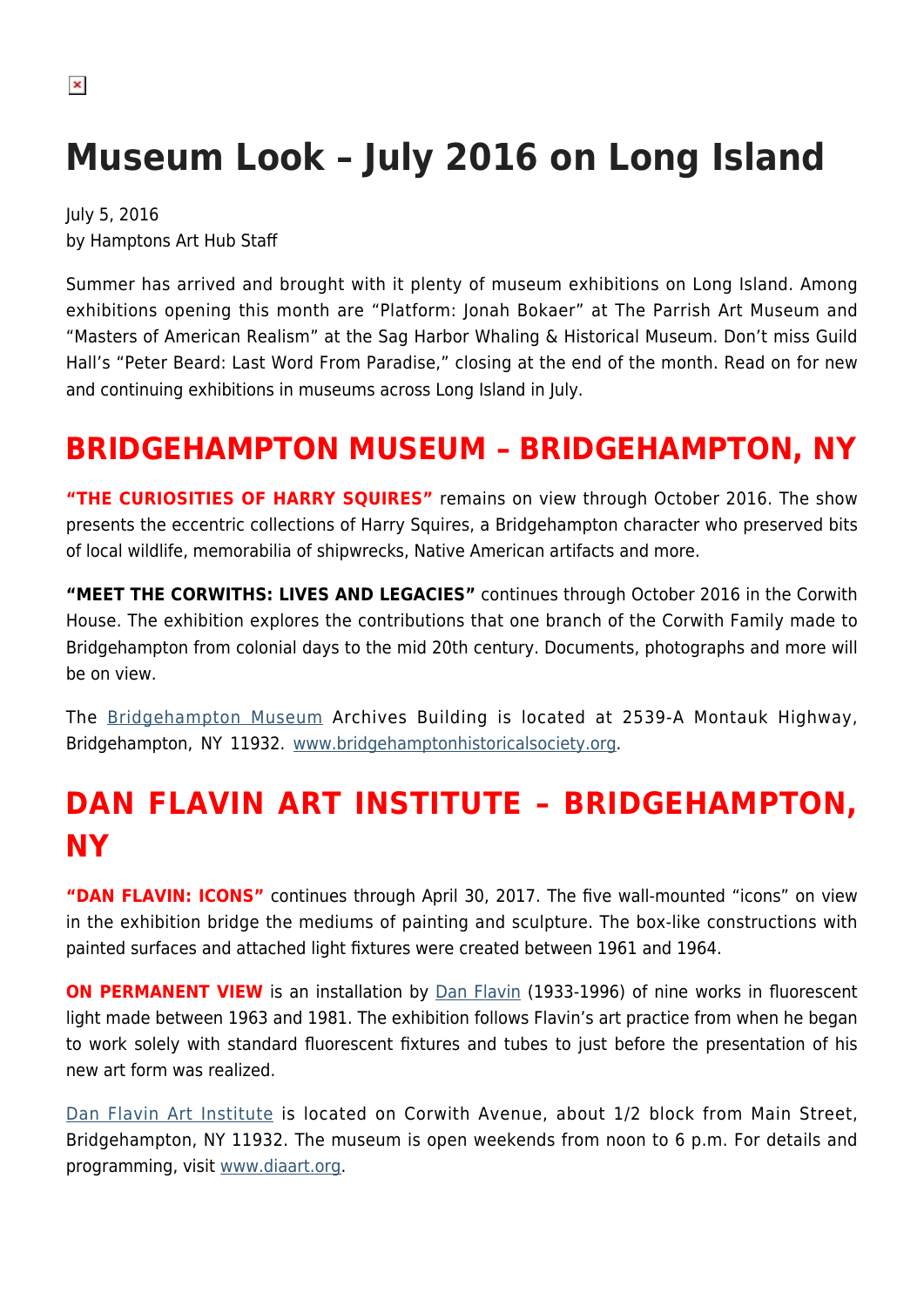## **GUILD HALL MUSEUM – EAST HAMPTON, NY**

**"PETER BEARD: LAST WORD FROM PARADISE"** remains on view through July 31, 2016. Representing [Peter Beard'](https://hamptonsarthub.com/2016/07/02/reviews-commentary-for-peter-beard-a-career-devoted-to-beauty-and-beasts/)s first U.S. museum solo exhibition in 15 years, the show presents more than 50 multi-layered collages, drawings, photographs, and diaries from the 1960s to the present, some on public view for the first time.

**RELATED:** "[COMMENTARY: For Peter Beard, a Career Devoted to Beauty and Beasts](https://hamptonsarthub.com/2016/07/02/reviews-commentary-for-peter-beard-a-career-devoted-to-beauty-and-beasts/)" by James Croak. Published July 2, 2016.

**"CAROL ROSS"** continues through October 1, 2016 in the Furman Sculpture Garden. On view are [Carol Ross'](http://carolross-artworks.net/) large freestanding metal sculptures that resemble totemic monuments of the ancient world. Also on view in the Wasserstein Family Gallery are smaller wood reliefs.

[Guild Hall](https://hamptonsarthub.com/museum-guide/guild-hall/) is located at 158 Main Street, East Hampton, NY 11937. [www.guildhall.org](http://www.guildhall.org).

#### **HECKSCHER MUSEUM OF ART – HUNTINGTON, NY**

**"MASTER OF ILLUSION: THE MAGICAL ART OF GARY ERBE"** continues through August 28, 2016. This exhibition traces the career of artist [Gary Erbe](http://www.garyerbe.com/) from his early troupe l'oeil works to his recent paintings combining realism with modernist tendencies, including works that focus on objects arranged to emphasize composition, form and structure. Erbe's surreal works are inspired by popular culture, including nostalgic childhood pastimes, 1950s radio and television, American history, contemporary social issues and more.

**"CORNUCOPIA: STILL LIFES FROM THE COLLECTION"** remains on view through August 21, 2016. This exhibition pulled from the museum's collection traces the development of still life painting from late 19th-century through the 1970s.

The Heckscher Museum of Art is located at 2 Prime Avenue, Huntington, NY 11743. [www.heckscher.org](http://www.heckscher.org).

#### **HOFSTRA UNIVERSITY MUSEUM – HEMPSTEAD, NY**

**"IN PRINT"** continues through September 18, 2016 in the David Filderman Gallery. The exhibition presents works made with a variety of printmaking processes such as relief, intaglio, planographic, and stencil. Works are drawn from the museum's collections and date from the late 16th to the 21st century.

**"AFRICA: SUB-SAHARAN DIVERSITY"** continues through August 12, 2016 in the Emily Lowe Gallery. Drawn exclusively from the Museum's Collections, the exhibition presents art and artifacts from cultures across West and Central Africa. Masks, weapons, sculptures, and jewelry will be on view.

The Hofstra University Museum is located at 112 Hofstra University, Hempstead, NY 11549.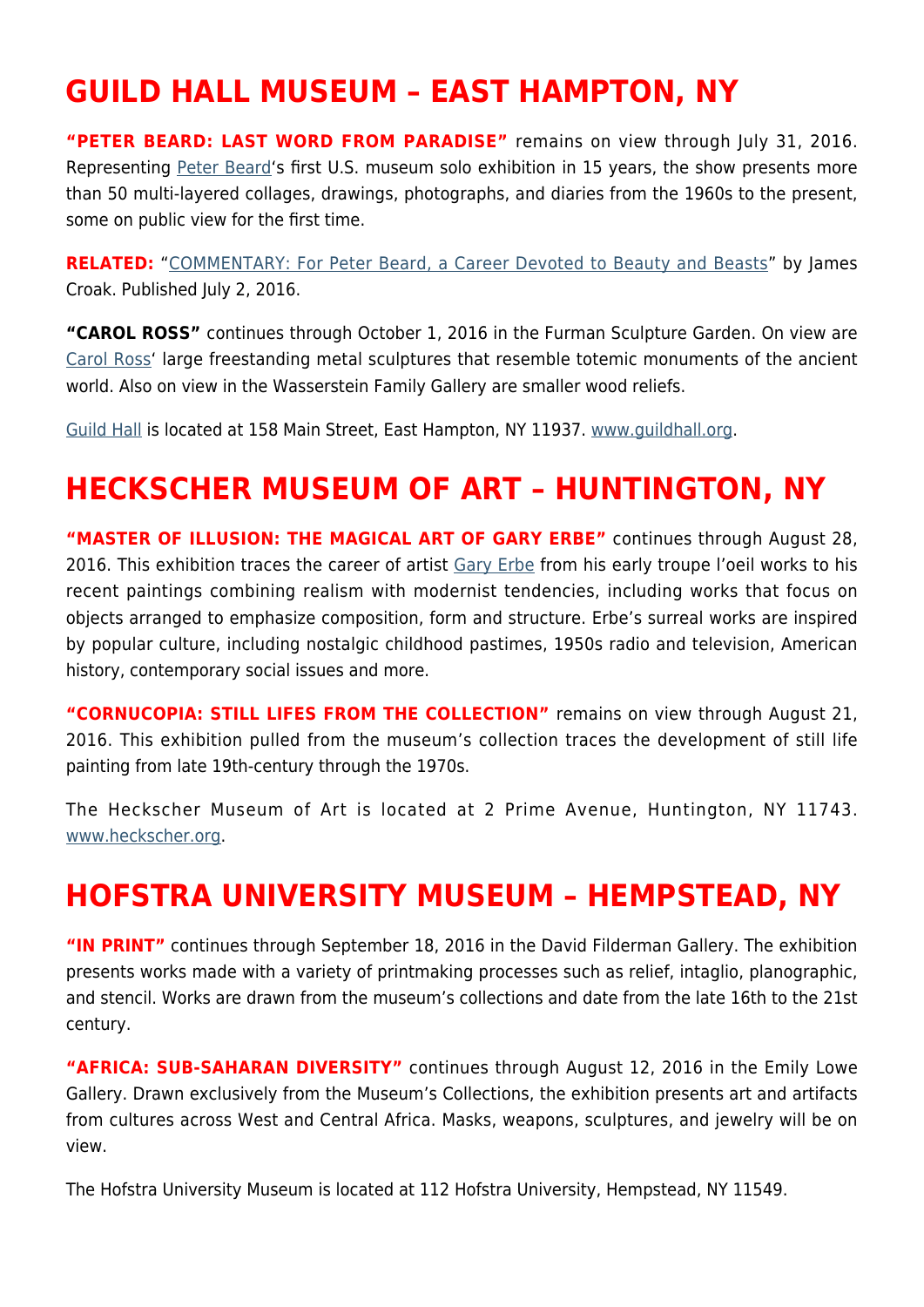The Emily Lowe Gallery is located at Emily Lowe Hall on the South Campus. The David Filderman Gallery is located on the ninth floor of the Joan and Donald E. Axinn Library on the South Campus. [www.hofstra.edu.](http://www.hofstra.edu)

#### **ISLIP ART MUSEUM – EAST ISLIP, NY**

**"PRIVATE VIEWING: FOR YOUR EYES ONLY"** continues through September 11, 2016. This Annual Open Call exhibition challenges artists to create works in a box that engage one viewer at a time. Curated by Eileen Palmer.

**"SHAPESHIFTER: NEW WORKS BY ANU ANNAM"** continues through September 11, 2016. On view are Annam's portraits that capture mental states and auras through unconventional techniques and interpretations.

The Islip Art Museum is located at 50 Irish Lane, East Islip, NY 11730. [www.islipartmuseum.org.](http://www.islipartmuseum.org)

#### **LONGHOUSE RESERVE – EAST HAMPTON, NY**

LongHouse Reserve opened for the season on April 30. On view is the design exhibition "Master Works" featuring a mix of furnishings and "art-in-craft media". Twelve new sited sculptures join the LongHouse Reserve's cultivated grounds and gardens for the season. Click [here](https://hamptonsarthub.com/2016/04/27/exhibitions-new-sculptures-unveiled-for-longhouses-summer-season/) to discover the new sculpture on view.

[LongHouse Reserve](https://hamptonsarthub.com/museum-guide/longhouse-reserve/) is located at 133 Hands Creek Rd, East Hampton, NY 11937. [www.longhouse.org.](http://www.longhouse.org)

#### **LONG ISLAND MUSEUM – STONY BROOK, NY**

**"THE BRUSH IS MY PEN: ART THAT TELLS STORIES"** continues through July 30, 2016. The exhibition explores American art in the narrative tradition, from the 1820s through today. 18 paintings, prints, and photographs chosen primarily from the Long Island Museum's permanent collection will be on view.

**"COMMON GROUND: THE MUSIC FESTIVAL EXPERIENCE"** continues through September 5, 2016. The exhibition is curated by the Rock and Roll Hall of Fame and explores the appeal and influence of music festivals on our society.

**"LONG ISLAND IN THE SIXTIES"** continues through December 31, 2016. This exhibition explores how Long Island was transformed in the 1960s as New York City residents sought home ownership and greener pastures, and as the country as a whole questioned the meaning of a "traditional" American lifestyle.

The Long Island Museum is located at 1200 Route 25A, Stony Brook, NY 11790. For details and programming, visit [www.longislandmuseum.org.](http://www.longislandmuseum.org)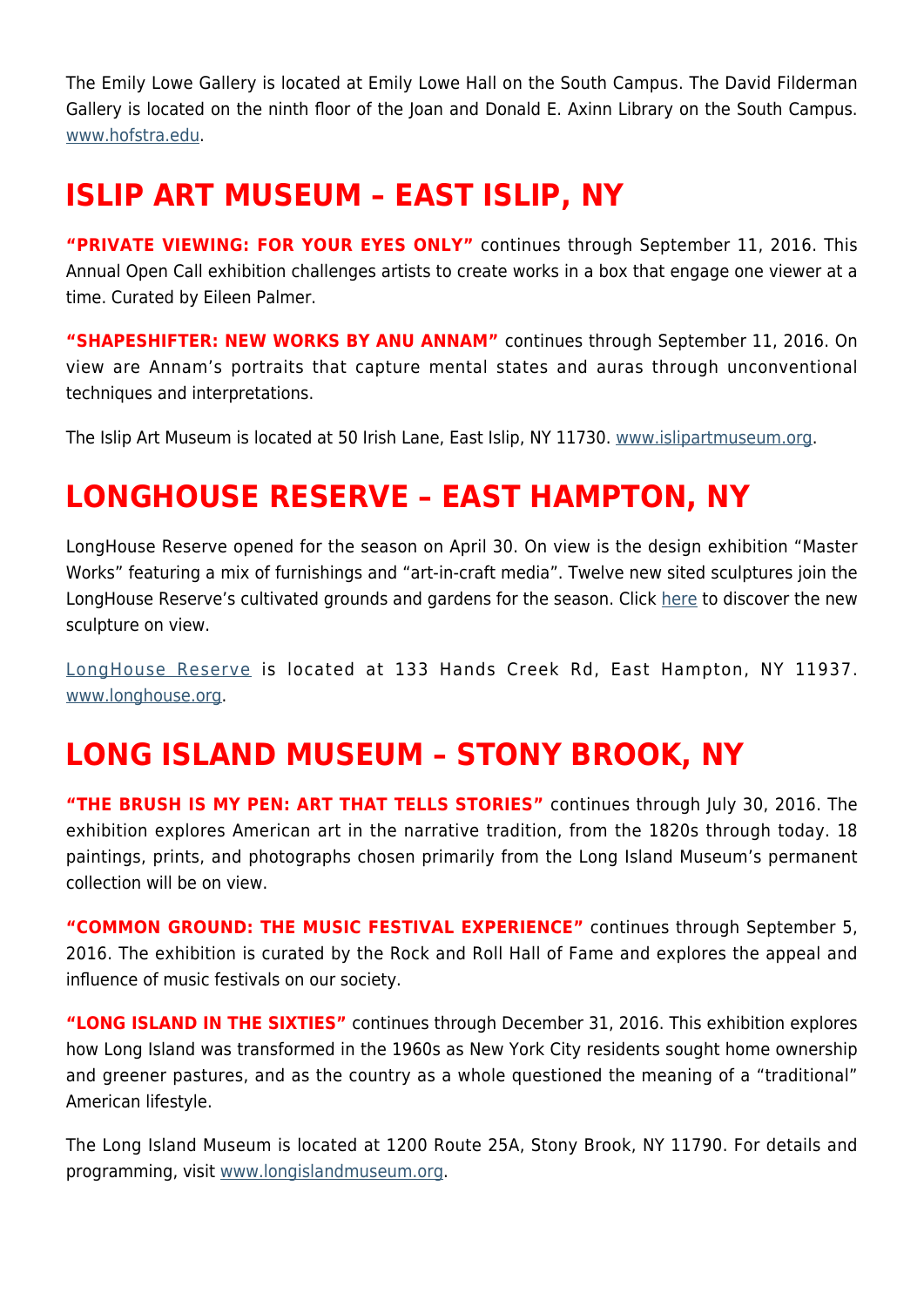## **NASSAU COUNTY MUSEUM OF ART – ROSLYN HARBOR, NY**

**"KENNY SCHARF"** continues through July 10, 2016. A major player in the 1980s NYC street art movement, [Kenny Scharf](#page--1-0) is recognized by his vibrant, large-scale paintings and playful installations. His imagery draws upon pop icons, advertising and consumer culture of the 1960s, including TV cartoon characters. The exhibition includes approximately 50 major paintings and sculptures from throughout the artist's career. Also on view are installations taken directly from the artist's former Brooklyn studio and loft space as a recreation of the artist's workspace.

**RELATED:** "[Kenny Scharf & '80s Street Art Opens at Nassau County Museum of Art](https://hamptonsarthub.com/2016/03/17/exhibitions-museums-kenny-scharf-80s-street-art-opens-at-nassau-county-museum-of-art/)" by Pat Rogers. Published March 17, 2016.

"JOSEF ALBERS: FORMULATION: ARTICULATION" continues through July 10, 2016. On view will be [Josef Albers'](http://www.albersfoundation.org/) silkscreens from his "Formulation:Articulation" portfolio spanning 40 years. Works in the portfolio explore themes such as perception of color and spatial geometry.

The Nassau County Museum of Art is located at One Museum Drive (just off Northern Blvd, Route 25A), Roslyn Harbor, NY 11576. [www.nassaumuseum.org](http://www.nassaumuseum.org).

## **PARRISH ART MUSEUM – WATER MILL, NY**

**"PLATFORM: JONAH BOKAER"** opens on July 9, 2016 and continues through October 16, 2016. [Jonah Bokaer](http://jonahbokaer.net/) is known for his works that merge visual art, film, choreography and research. The project on view will feature a two-channel projection a new choreographic work shot within the Parrish Art Museum. Also on view are 122 choreographic drawings based on the musical score of Morton Feldman and Samuel Beckett's 1977 opera Neither.

#### $\pmb{\times}$

.

.

"NEITHER" by Jonah Bokaer, 2016. Video Still of Performance and Choreography for Camera. Performers: Jonah Bokaer, Samir Bitar, James Koroni, Faris Al-Shathir; Cinematography & Director of Documentation: Marisela La Grave.

**"RADICAL SEAFARING"** continues through July 24, 2016. "Radical Seafaring" is a multidisciplinary exhibition, publication, and program initiative that includes two-dimensional works, sculptural objects, vessels, models, film and video, off-site commissions, and boat trips around East End waterways. Under the direction of Andrea Grover, the show features 25 artists showing works ranging from artist-made seafaring vessels, documentation of past expeditions, designs exploring alternative communities on the water and more.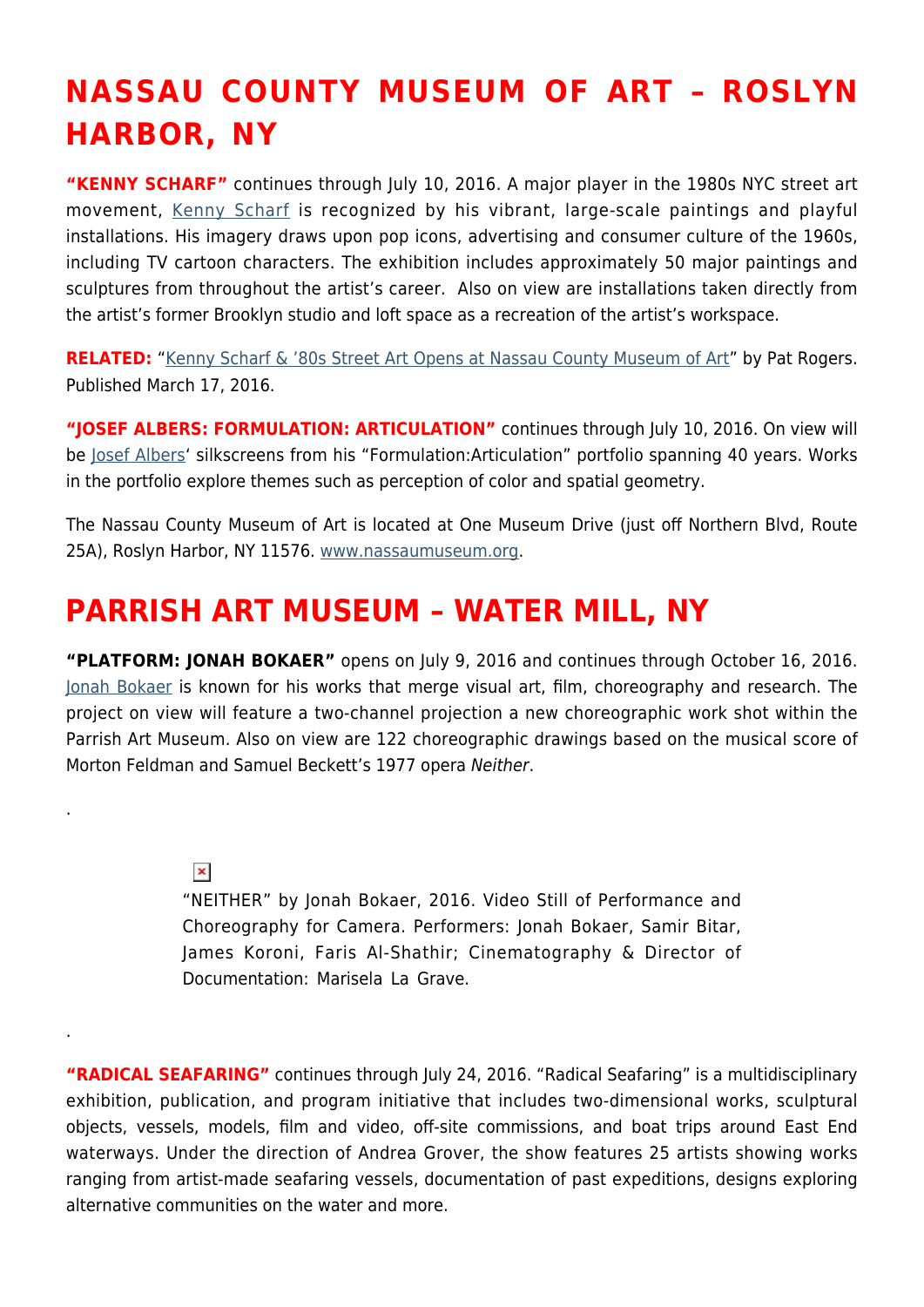**RELATED:** "[ART REVIEW: "Radical Seafaring" Reaches beyond Traditional Aesthetics"](https://hamptonsarthub.com/2016/05/16/art-review-radical-seafaring-reaches-beyond-traditional-aesthetics/) by Eric Ernst. Published May 16, 2016.

The [Parrish Art Museum](https://hamptonsarthub.com/museum-guide/the-parrish-art-museum/) is located at 279 Montauk Highway, Water Mill, NY 11976. [www.parrishart.org](http://www.parrishart.org).

## **POLLOCK-KRASNER HOUSE & STUDY CENTER – EAST HAMPTON, NY**

**"PHILIP PAVIA: SCULPTURE AND DRAWINGS"** continues through July 30, 2016. The exhibition includes a selection of drawings and stone sculptures by [Philip Pavia](http://philippavia.com/) (1911-2005). The show focuses on the 1960s, when Pavia began working in marble, treating blocks of stone as collage elements to create various colors and textures culminating in "scatter sculptures." Drawings on view represent "thought-forms" that helped Pavia visualize ideas for sculptures.

The [Pollock-Krasner House and Study Center](https://hamptonsarthub.com/museum-guide/pollock-krasner-house-and-study-center/) is located at 830 Springs-Fireplace Road, East Hampton, NY 11937. [www.sb.cc.stonybrook.edu/pkhouse.](http://sb.cc.stonybrook.edu/pkhouse/)

## **SAG HARBOR WHALING & HISTORICAL MUSEUM – SAG HARBOR, NY**

**"EVERY VILLAGE HAS A STORY: PEOPLE"** opens on July 1, 2016 and continues through July 18, 2016. The exhibition curated by Kathryn Szoka celebrates workers that lived in Sag Harbor village in the 20th century through vintage photographs and paintings by artists who also lived/worked in the area at the time.

> $\pmb{\times}$ Fahys Factory Finishing Room Workers – Marianne Rodriguez Collection.

.

.

**"MASTERS OF AMERICAN REALISM"** opens on July 22, 2016 and continues though August 4, 2016. An Opening Reception takes place on July 22 from 6 to 8 p.m. The exhibition curated by Peter J. Marcelle, the exhibition features drawing, painting and sculpture by past and contemporary american realist artists.

The [Sag Harbor Whaling and Historical Museum](https://hamptonsarthub.com/museum-guide/sag-harbor-whaling-museum/) is located at 200 Main Street, Sag Harbor, NY 11963. [www.sagharborwhalingmuseum.org](http://www.sagharborwhalingmuseum.org).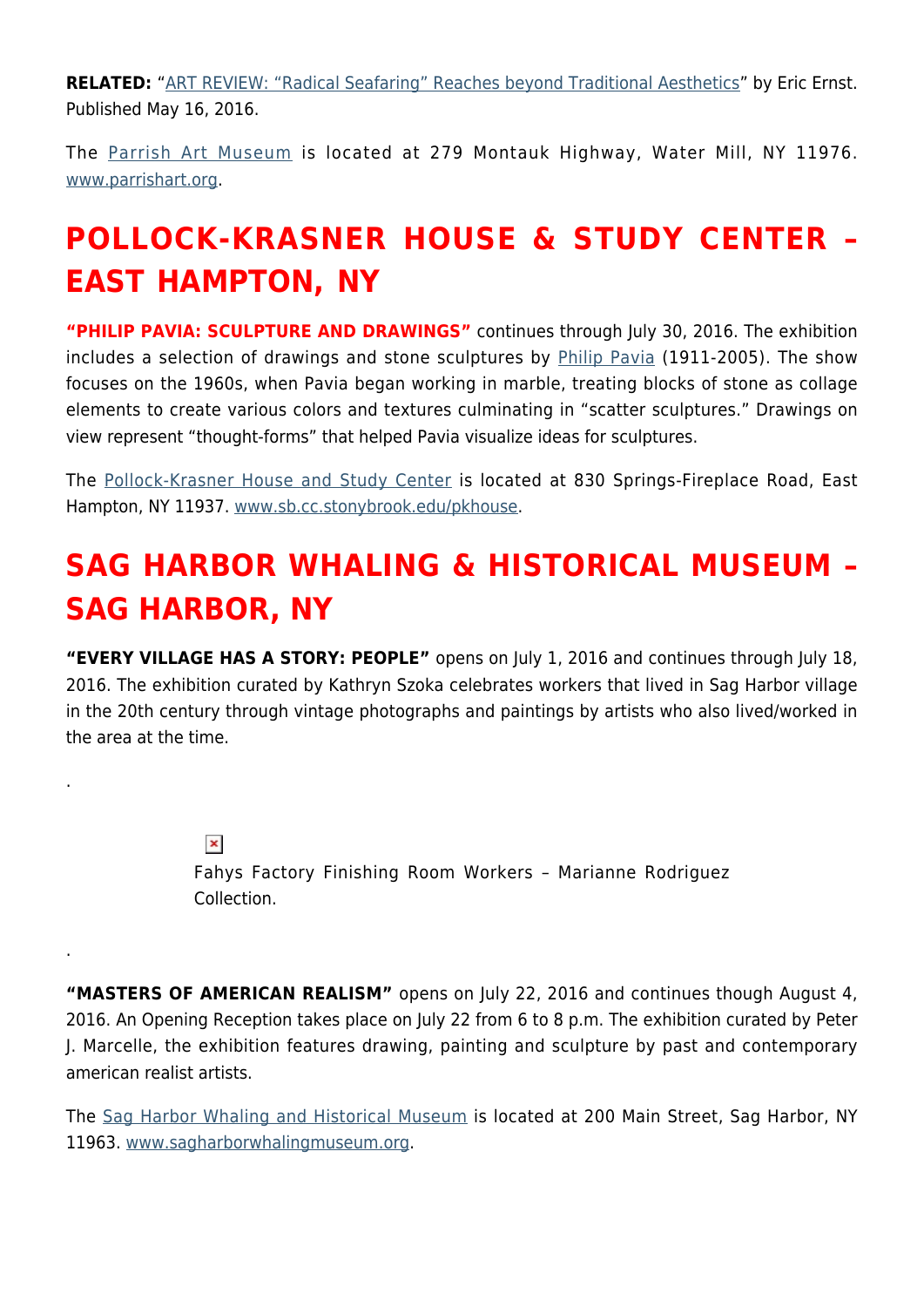## **SOUTHAMPTON HISTORICAL MUSEUM & RESEARCH CENTER – SOUTHAMPTON, NY**

**"SOUTHAMPTON UNDER SIEGE: THE BRITISH OCCUPATION OF SOUTHAMPTON DURING THE REVOLUTIONARY WAR"** continues through December 31, 2016. The exhibition makes use of a timeline, maps, period rooms, artifacts, video, and a catalog to bring attention to the men, women, and children who lived in an isolated and occupied village from 1776 until the end of the revolutionary war.

**"BEACH LIGHT: PAINTINGS BY EILEEN DAWN SKRETCH"** continues through October 22, 2016. The exhibition features seaside paintings of the flat, open spaces of the East End by artist [Eileen](http://www.eileendawnskretch.com/) [Dawn Skretch](http://www.eileendawnskretch.com/).

The Southampton Historical Museum & Research Center's main campus is located at 17 Meeting House Lane, Southampton, NY 11968. [www.southamptonhistoricalmuseum.org](http://www.southamptonhistoricalmuseum.org).

## **SOUTHOLD HISTORICAL SOCIETY – SOUTHOLD, NY**

**"DEAD MAN'S COVE: 10 SHIPWRECKS & ONE LIGHTHOUSE"** continues through July 23, 2016. The exhibition showcases the stories of 10 vessels that encountered trouble on the Long Island Sound and the history of Dead Man's Cove, the area surrounding Horton Point.

The Southold Historical Society's Reichert Family Center and Cosden Price Gallery is located at 54127 Main Road, Southold, NY 11971. The Ann Currie-Bell House is located at 55200 Main Road, Southold, NY 11971. [www.southoldhistoricalsociety.org](http://www.southoldhistoricalsociety.org).

## **SUFFOLK COUNTY HISTORICAL SOCIETY – RIVERHEAD, NY**

**"FULLERTON'S LONG ISLAND: THE LURE OF THE LAND"** continues through December 23, 2016. The exhibition will feature over 70 large-sized historic photographs from the museum's Hal B. Fullerton Collection. Curated by Neil Scholl and Peter Dicke.

**"WHEN THE BROADBILL WAS KING ON GREAT SOUTH BAY"** continues through August 27, 2016. The exhibition highlights local families, maritime history, folk art, and bay ecology. Presented by the Long Island Decoy Collectors Assoc., the show will feature decoys, a scooter boat, a documentary, historic photos of the Great South Bay rigs, and artwork and photography by Steven Sanford.

**PERMANENT EXHBITIONS:** Six historical exhibitions culled from the SCHS collections. The Syliva Downs Staas Gallery presents paintings and furniture from the 18th – 20th centuries. Permanent exhibitions include "So Ends This Long Journey", "Early Suffolk Farm Life and The Rise of Crafts", "Early Suffolk Transport", "From Near and Far: Ceramics in Suffolk County Households, 1750-1870" and "Arms & Armament".